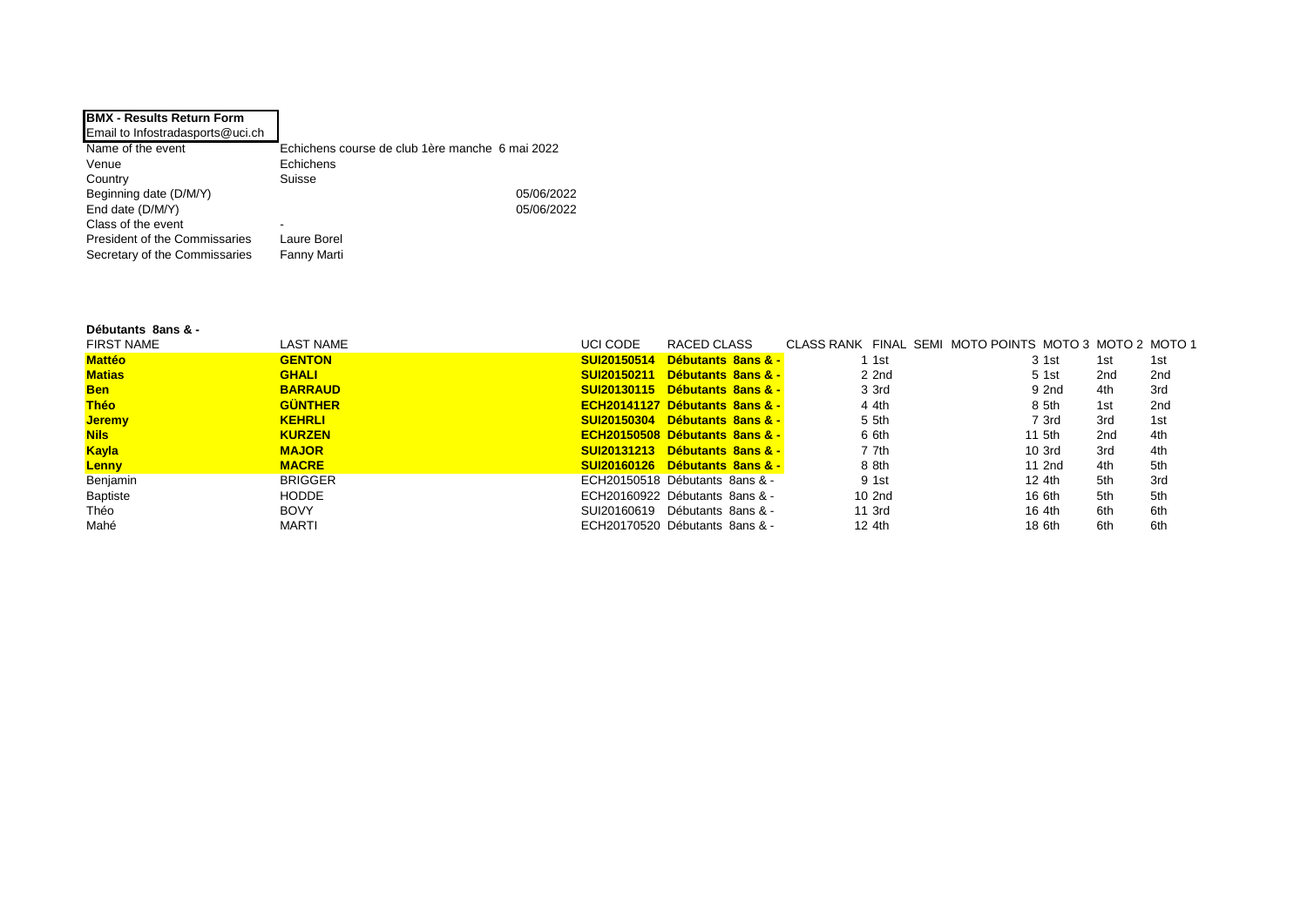| B 9-10 / G10-11   |                  |                    |                              |         |     |                                                        |     |     |
|-------------------|------------------|--------------------|------------------------------|---------|-----|--------------------------------------------------------|-----|-----|
| <b>FIRST NAME</b> | <b>LAST NAME</b> | <b>UCI CODE</b>    | <b>RACED CLASS</b>           |         |     | CLASS RANK FINAL SEMI MOTO POINTS MOTO 3 MOTO 2 MOTO 1 |     |     |
| <b>Malik</b>      | <b>RIHANI</b>    | <b>SUI19790403</b> | B 9-10 / G10-11              | $1$ 1st | 1st | 3 1st                                                  | 1st | 1st |
| <b>Luca</b>       | <b>FLODIN</b>    | <b>SUI20120104</b> | B 9-10 / G10-11              | 2 2nd   | 1st | 4 2nd                                                  | 1st | 1st |
| <b>Matt</b>       | <b>KURZEN</b>    | SUI20120102        | B 9-10 / G10-11              | 3 3rd   | 2nd | 5 2nd                                                  | 2nd | 1st |
| <b>Tristan</b>    | <b>RÖLLIN</b>    | SUI20120209        | B 9-10 / G10-11              | 4 4th   | 3rd | 5 1st                                                  | 2nd | 2nd |
| <b>Mahé</b>       | <b>MORAND</b>    | SUI20120730        | B 9-10 / G10-11              | 5 5th   | 4th | 9 3rd                                                  | 3rd | 3rd |
| Livia             | <b>KEHRLI</b>    | <b>SUI20120320</b> | B 9-10 / G10-11              | 6 6th   | 2nd | 7 2nd                                                  | 3rd | 2nd |
| <b>Emilie</b>     | <b>SCHMID</b>    | <b>SUI20111006</b> | B 9-10 / G10-11              | 7 7th   | 3rd | 10 3rd                                                 | 5th | 2nd |
| <b>William</b>    | <b>LAURENT</b>   | <b>SUI20120409</b> | B 9-10 / G10-11              | 8 8th   | 4th | 6 1st                                                  | 1st | 4th |
| Henry             | <b>LONGCHAMP</b> | SUI20120606        | B 9-10 / G10-11              | 9 1st   | 6th | 11 4th                                                 | 4th | 3rd |
| Jamie             | <b>MACRE</b>     |                    | SUI20130829 B 9-10 / G10-11  | 10 2nd  | 5th | 11 4th                                                 | 4th | 3rd |
| Thomas            | <b>EBNER</b>     | SUI20120604        | B 9-10 / G10-11              | 11 3rd  | 5th | 10 3rd                                                 | 2nd | 5th |
| Xavier            | <b>GAROFANO</b>  | SUI20120211        | B 9-10 / G10-11              | 12 4th  | 7th | 16 4th                                                 | 5th | 7th |
| Maël              | <b>ROBERT</b>    |                    | SUI20120922 B 9-10 / G10-11  | 13 5th  | 7th | 14 5th                                                 | 3rd | 6th |
| Kylian            | <b>PERRIER</b>   |                    | SUI20130115 B 9-10 / G10-11  | 14 6th  | 6th | 13 5th                                                 | 4th | 4th |
| Loris             | <b>ROBERTO</b>   |                    | SUI20120917 B 9-10 / G10-11  | 15 7th  | 8th | 15 5th                                                 | 5th | 5th |
| Mina              | <b>CHANSON</b>   |                    | ECH20111118 B 9-10 / G10-11  | 16 8th  | 8th | 16 6th                                                 | 6th | 4th |
| Thibault          | <b>BOVY</b>      |                    | SUI20130625 B 9-10 / G10-11  | 17 1st  |     | 17 6th                                                 | 6th | 5th |
| Gaëtan            | <b>BARRAUD</b>   |                    | SUI20121125 B 9-10 / G10-11  | 18 2nd  |     | 19 6th                                                 | 7th | 6th |
| Théo              | <b>CHANSON</b>   |                    | ECH20130820 B 9-10 / G10-11  | 19 3rd  |     | 19 7th                                                 | 6th | 6th |
| B 11-12 / G12-13  |                  |                    |                              |         |     |                                                        |     |     |
| <b>FIRST NAME</b> | <b>LAST NAME</b> | UCI CODE           | RACED CLASS                  |         |     | CLASS RANK FINAL SEMI MOTO POINTS MOTO 3 MOTO 2 MOTO 1 |     |     |
| <b>Fabio</b>      | <b>PELLERITI</b> | SUI20111224        | B 11-12 / G12-13             | $1$ 1st |     | 3 1st                                                  | 1st | 1st |
| <b>Luca</b>       | <b>KEHRLI</b>    | SUI20101011        | B 11-12 / G12-13             | 2 2nd   |     | 5 2nd                                                  | 2nd | 1st |
| <b>Alma</b>       | <b>KEHRLI</b>    | SUI20090514        | B 11-12 / G12-13             | 3 3rd   |     | 8 2nd                                                  | 4th | 2nd |
| <b>Aleksander</b> | <b>GASSER</b>    | SUI20110514        | B 11-12 / G12-13             | 4 4th   |     | 8 3rd                                                  | 2nd | 3rd |
| <b>Armel</b>      | <b>HÜNI</b>      | <b>SUI20101108</b> | B 11-12 / G12-13             | 5 5th   |     | 4 1st                                                  | 1st | 2nd |
| <b>Thomas</b>     | <b>ROTHEN</b>    | SUI20110517        | B 11-12 / G12-13             | 6 6th   |     | 11 3rd                                                 | 4th | 4th |
| <b>Taig</b>       | <b>ROTHEN</b>    | SUI20120107        | B 11-12 / G12-13             | 7 7th   |     | 10 4th                                                 | 3rd | 3rd |
| <b>Amael</b>      | <b>COPPEY</b>    |                    | SUI20101114 B 11-12 / G12-13 | 8 8th   |     | 12 5th                                                 | 3rd | 4th |
| Gabriel           | <b>JENNY</b>     |                    | SUI20111113 B 11-12 / G12-13 | 9 1st   |     | 14 4th                                                 | 5th | 5th |
| Adrien            | <b>GERTSCH</b>   |                    | SUI20100204 B 11-12 / G12-13 | 10 2nd  |     | 16 5th                                                 | 5th | 6th |
| Melvyn            | <b>SCHWITTER</b> |                    | SUI20111117 B 11-12 / G12-13 | 11 3rd  |     | 17 6th                                                 | 6th | 5th |